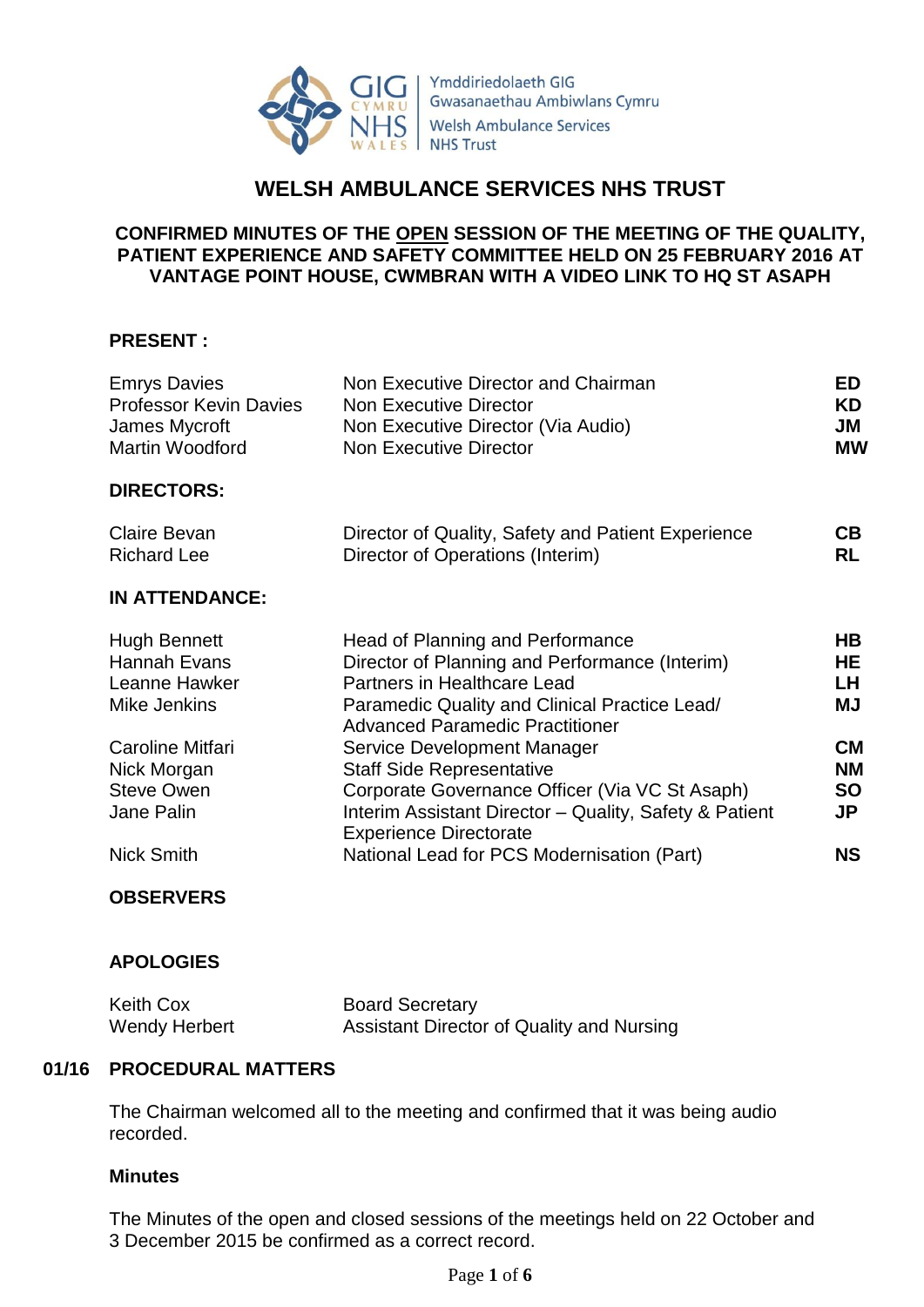## **Action Log**

The Action Log was considered by the Committee and the two open actions were to be annotated as completed.

#### **RESOLVED: That**

- **(1) the Minutes of the meetings held on 22 October 2015 and 3 December 2015 be confirmed as a correct record;**
- **(2) the standing declaration of the Chairman, Mr Emrys Davies as a retired member of UNITE be noted; and**
- **(3) the updates to the Action Log as described be noted.**

## **02/16 PATIENT STORY**

The Director of Quality, Safety and Patience Experience **CB**, provided the Committee with a brief introduction into the two stories being presented which both focussed upon patients with sensory loss and the issues they encountered with their journeys to and from hospital.

The Partners in Healthcare Lead **LH,** introduced the stories to the Committee; one which involved Jeff who required transport to hospital to undergo dialysis treatment and the other, Janice who recalled the issues she experienced when being accompanied by her guide dog.

Jeff's main concern was the fact that on occasion he could be waiting for over two hours at hospital for transport to take him home. He did stress though that recently the issues he had encountered previously had since improved.

In Janice's case, there was one occasion when the vehicle that arrived to take her to hospital was not ideal for patients who required their guide dog to accompany them on the journey. Notwithstanding that, the staff member who had taken Janice to hospital could not be faulted for the professionalism and care taken during the journey. Janice, however felt that the call taker may not have been fully knowledgeable of the procedures involved when allocating transport to a patient being accompanied by their guide dog.

**LH** confirmed that both these stories had given rise to areas where the Trust needed to improve and assured the Committee that these were being addressed. The Committee was advised that additional training was due to be undertaken by call takers with an emphasis on dialysis patients. **CB** added that using the lessons learned which had arisen from these stories as a tool during training, would be greatly beneficial for the Trust going forward.

**LH** provided the Committee with updates from previous stories following which a detailed discussion on the issue of caring for patients whilst waiting in ambulances outside hospitals was conducted. The Committee were also advised that a Plan Do Study Act was being taken forward in terms of the issues surrounding incontinence.

#### **RESOLVED: That the patient story be noted.**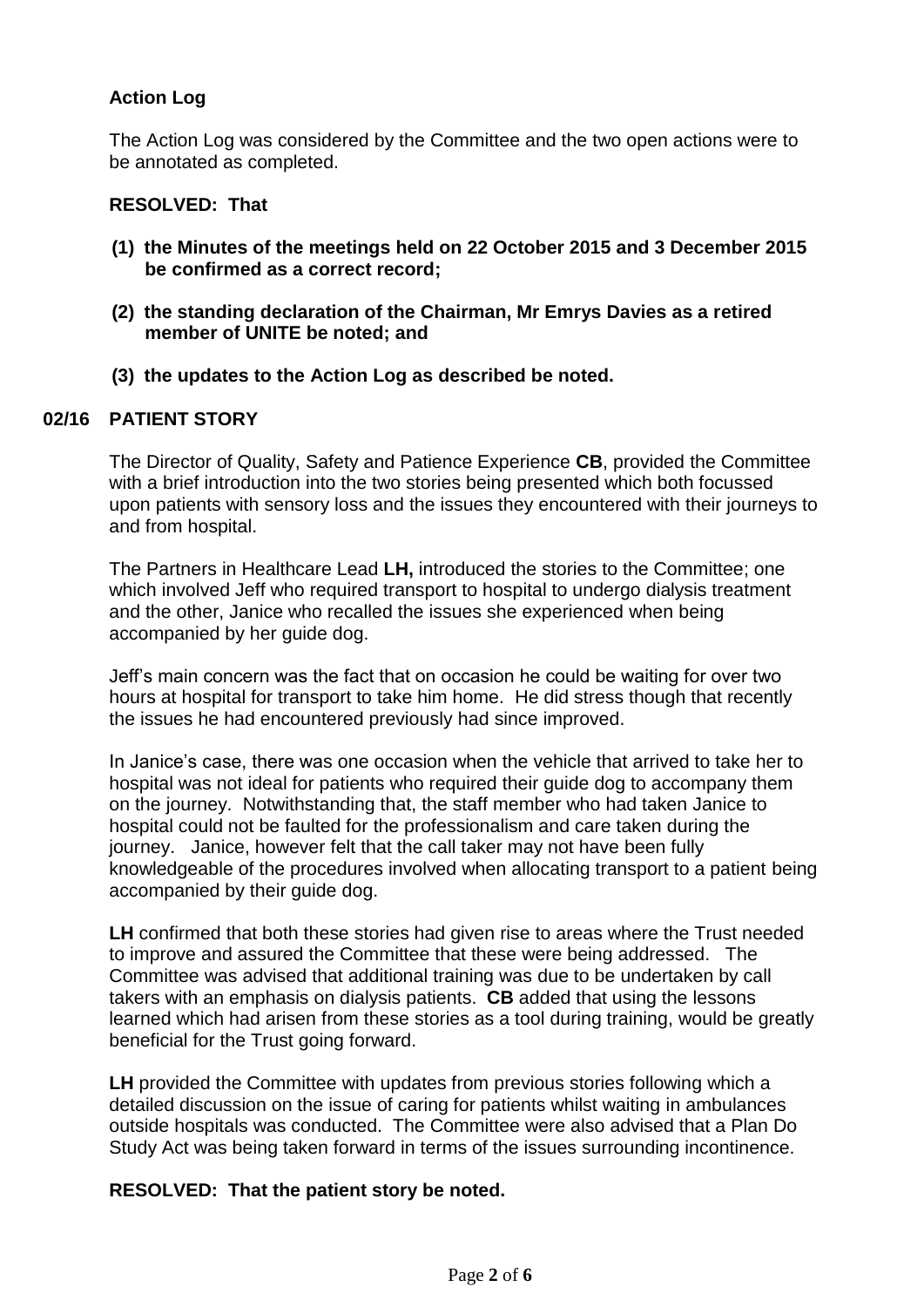### **03/16 INTEGRATED PERFORMANCE REPORT**

The Head of Planning and Performance presented the report and drew the Committee's attention to the performance headlines contained within it.

The Director of Operations (Interim) **RL**, further expanded upon the clinical indicators illustrated in the report and advised that in the future these would be converted to the Ambulance Quality Indicator (AQI) format.

Members deliberated the report in further detail and focussed upon various issues which included the 'longest waits'. **RL** gave an explanation in terms of the procedures involved when dealing with calls and how they were processed on the Computer Aided Despatch system.

**RL** further advised that an Operational Improvement Plan was being developed which would capture the required metrics going forward and this would be presented at the next meeting.

In terms of the metrics being reported **HB** advised that the core requirement indicators were still under development and the way forward in terms of reporting was being progressed on an iterative process.

### **RESOLVED: That**

- **(1) the report be noted; and**
- **(2) an Operational Improvement Plan be presented at the next meeting.**

## **04/16 PUTTING THINGS RIGHT (PTR) UPDATE**

The Director of Quality, Safety and Patient Experience, **CB** presented the report and drew the Committee's attention to the following areas:

- PTR Policy was due for review in April 2016
- Compliance with the two day acknowledgement had increased markedly
- Training was ongoing to improve the quality of data using Datix
- Prevention of future deaths report, the response to the Coroner will be provided by 11 March 2016

The Chairman wanted to understand, going forward, what was being implemented to improve upon and rectify those areas which required it. **CB** advised that the development of the Operational Improvement Plan, the Integrated Medium Term Plan and the Quality Strategy would contribute to a better understanding of how the Trust could address the PTR issues.

#### **RESOLVED: That the update be received.**

## **05/16 SUSTAINABILITY PLAN FOR CONCERNS (Phase 2)**

**CB** provided the Committee with an update and advised there was still further work required going forward to reach a satisfactory position. This involved looking into streamlining the investigations through better collaboration with all stakeholders during the investigative process.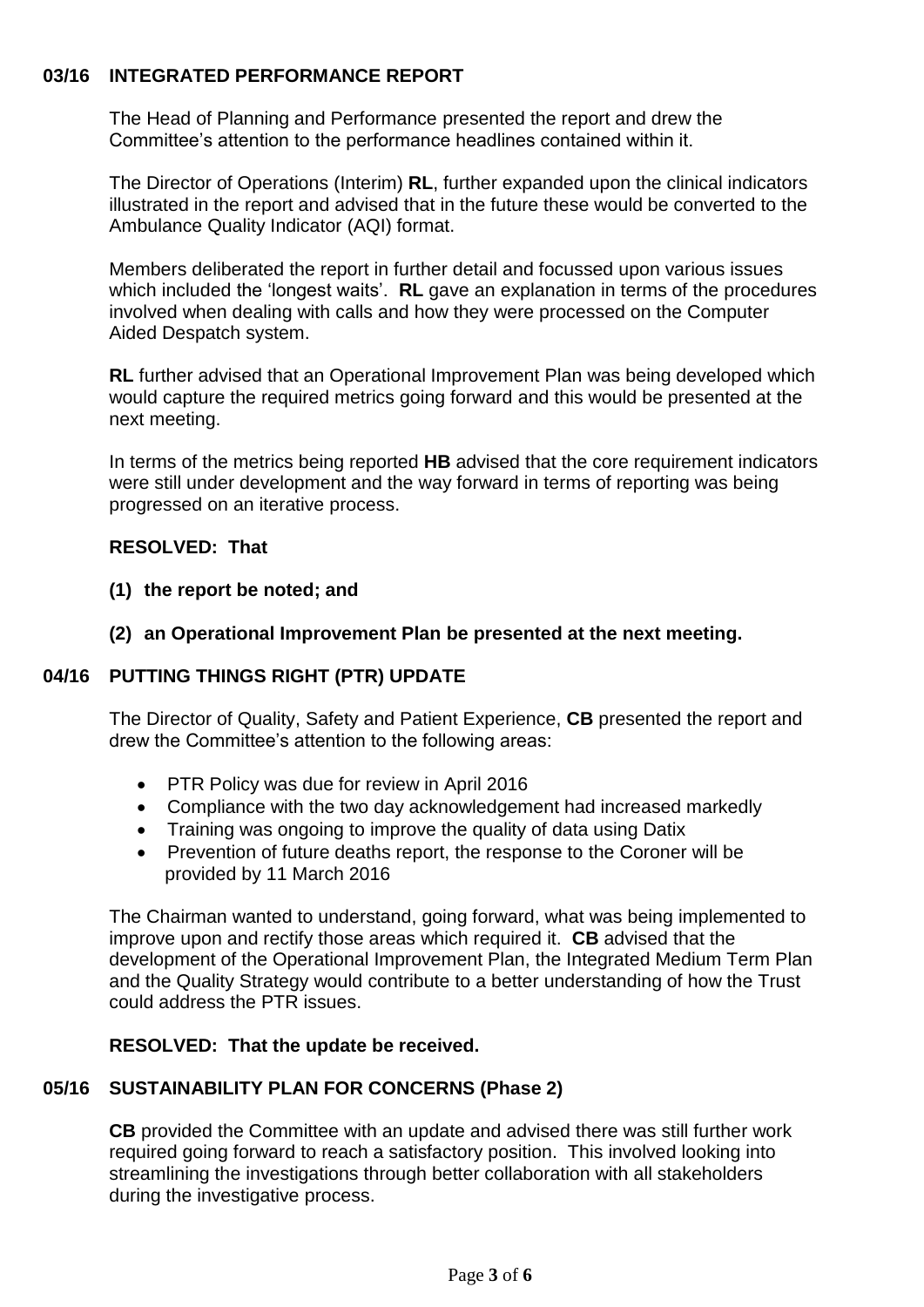#### **RESOLVED: That**

- **(1) the update be noted; and**
- **(2) an update be provided at the next meeting to illustrate the known trends and progress on reducing the outstanding complaints.**

#### **06/16 PARTNERS IN HEALTHCARE – PATIENT EXPERIENCE HIGHLIGHT REPORT**

The Partners in Healthcare Lead **LH**, presented the report as read and advised the Committee of the following items of interest within the report:

- Staff Experience Hate Crime, awareness in this area had been raised through feedback from staff and Dignity Champions by the sharing of their personal stories
- NHS Direct Wales Website an overview of the calls was provided
- Choose Well this campaign had highlighted the importance of self-care when dealing with minor ailments, and the themes which had emanated from this campaign had been provided to the Clinical Modernisation Board
- Stakeholder engagement the Committee were updated with progress in this regard

Members discussed in detail the above and other highlights within the report with examples being provided by **RL** and **MJ** of the issues being faced by the Trust in various areas.

#### **RESOLVED: That**

- **(1) the report be received and approved for release to Welsh Government and NHS colleagues; and**
- **(2) the actions being taken forward be supported and approved.**

#### **07/16 HEALTH AND CARE STANDARDS – PATIENT EXPERIENCE OF NURSE TRIAGE ANNUAL AUDIT REPORT**

The Director of Quality, Safety and Patient Experience, **CB** provided the Committee with an overview of the report.

In terms of the abandonment rate, **RL** advised the Committee of the process and how it was being monitored.

#### **RESOLVED: That the report be noted.**

#### **08/16 ANNUAL QUALITY STATEMENT**

The Committee were provided with a verbal update by the Director of Quality, Safety and Patient Experience in terms of the details required and a brief outline of the timelines involved.

The Partners in Healthcare Lead **LH**, gave an outline of what and when contributions were due, working on the draft AQS being available in July 2016.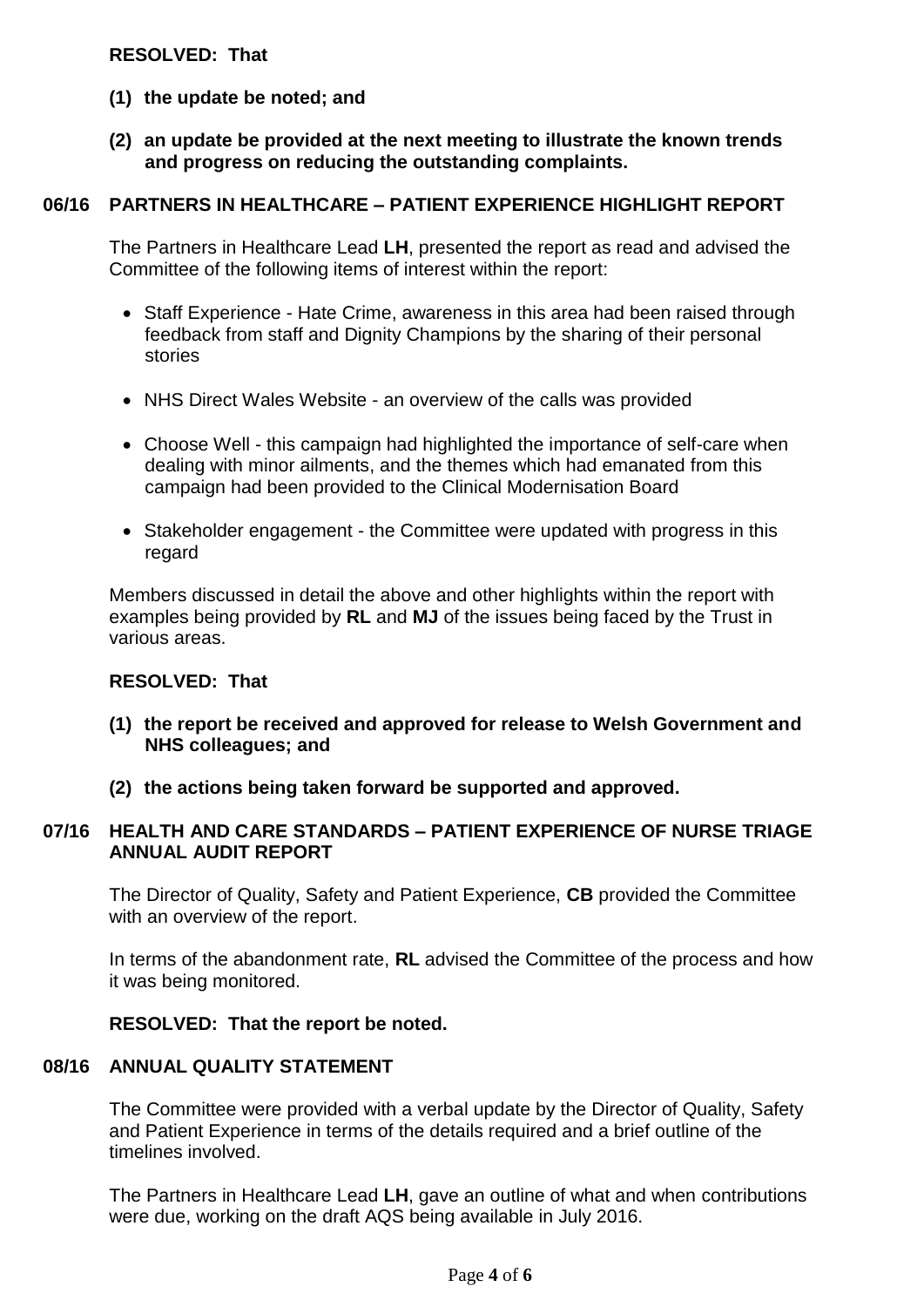#### **RESOLVED: That the update be noted.**

## **09/16 INFECTION PREVENTION CONTROL (IPC) – OPERATIONAL PLAN**

The Committee were advised by **CB** that the main focus of the plan were the issues surrounding the cleanliness of estates. **CB** provided assurance that the plan to deep clean 46 ambulance stations was in place and would be delivered by 31 March 2016 adding that the longer term sustained plan was on track.

#### **RESOLVED: That**

- **(1) the amendments to item 12 and 13 on the IPC Operational Plan be agreed;**
- **(2) the progress made on item 12 of the plan be noted; and**
- **(3) the IPC Operational Plan be approved in its entirety.**

### **10/16 QUALITY STRATEGY 2016/19**

The Director of Quality, Safety and Patient Experience, **CB** provided background information in terms of the strategy going forward and asked the Committee to acknowledge the work undertaken in its production.

The Interim Assistant Director - Quality, Safety & Patient Experience Directorate **JP**, presented the strategy as read assuring the Committee that it would be aligned with the IMTP going forward. One of the key themes which had originated from the strategy was that it had been written in a clear and unambiguous manner.

Members held a detailed discussion which considered how the Trust could manage and have an understanding of how to realistically achieve the expectations and measures within the strategy.

#### **RESOLVED: That the submission of the Strategy to the Trust Board for approval in March 2016 be endorsed.**

## **11/16 RISK MANAGEMENT STRATEGY AND FRAMEWORK 2016/19**

The Committee were provided with an overview of the report by the Interim Assistant Director - Quality, Safety & Patient Experience Directorate **JP**, who drew attention to the following areas:

- Risk Maturity
- Assurance Levels
- Managing Risk

The Committee discussed the report in further detail and welcomed the clarity within it commenting on the Trust's process in dealing with risk adding that standardised policies and procedures going forward would be key to the Trust's success in this area.

#### **RESOLVED: That**

**(1) the submission of the Risk Management Strategy & Framework 2016/19 to the Audit Committee and Trust Board for approval in March 2016 with an October 2016 review date be endorsed; and**